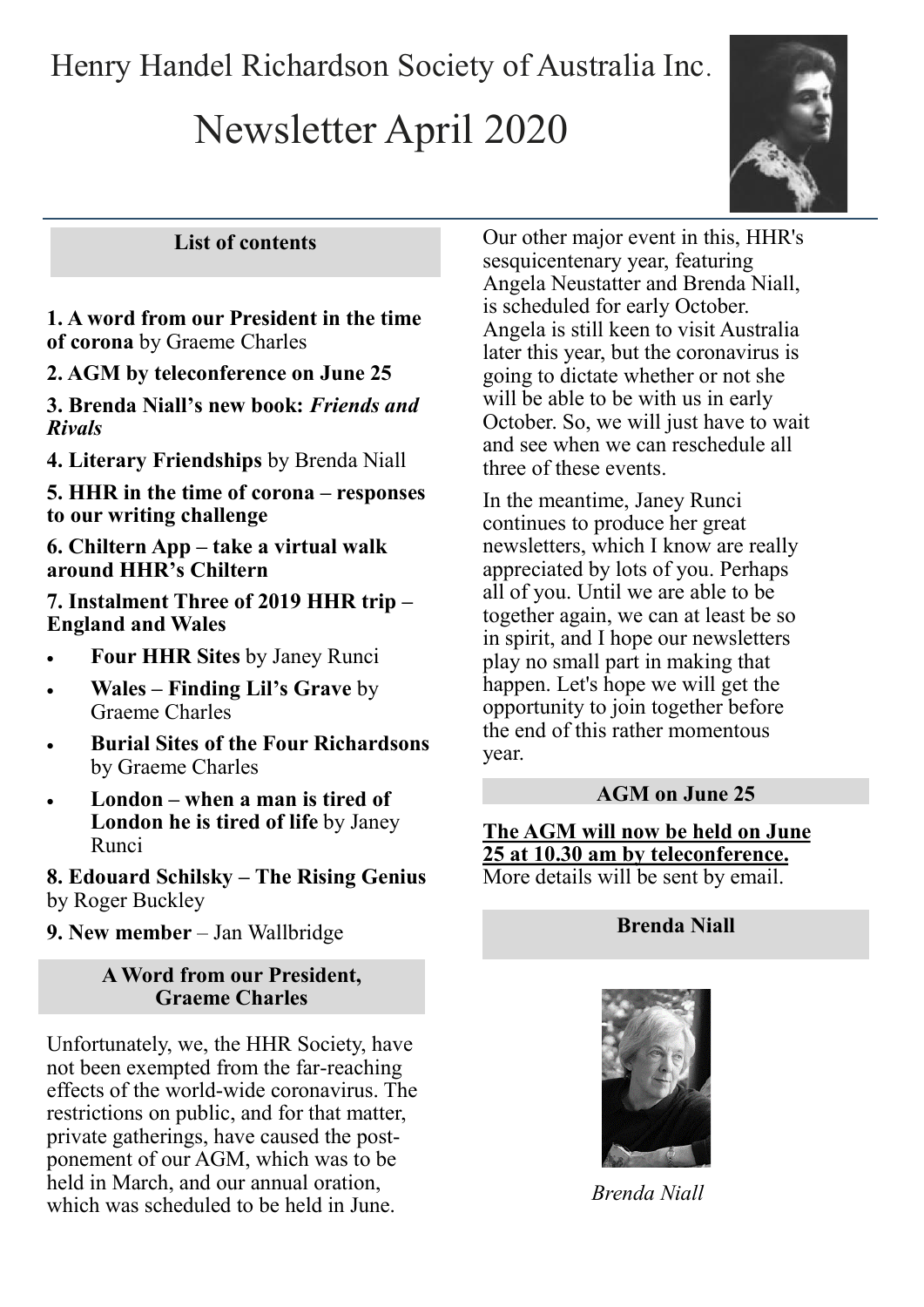Many HHR Society members were fortunate enough to attend the wonderful HHR Annual Oration given by one of Australia's foremost biographers, Brenda Niall in October 2012. The event was held in the grandeur of the Red Rotunda of the State Library of Victoria. The title of the Oration was *The Sharp Edge of Friendship: Henry Handel Richardson and her Biographer, Nettie Palmer.*

Now Brenda has produced a book on four great Australian writers: Barbara Baynton, Ethel Turner, Nettie Palmer and Henry Handel Richardson, or more specifically the unlikely relationship between Baynton and Turner, and the edgy one between Palmer and Richardson.

*Friends and Rivals* is published by Text and is available now at good book stores.

And a word here in support of our book stores in these difficult times: please, please, please **help save your local book store** by ordering from them rather than one of the online giants (especially one named for a legendary race of female giants). In Melbourne, Readings is taking online orders and delivering books.



#### **Literary Friendships** by Brenda Niall

Every life has its surprises, and a biographer needs to be alert to the contradictions of her subjects.

The wonderful three-volume *Letters,* edited by Clive Probyn and Bruce Steele, gave unexpected insights into HHR's complex personality.

I found a new Henry Handel Richardson in her correspondence with her former schoolfriend, Mary Kernot. Because these letters were under an embargo for fifty years after the writer's death, a great deal of Richardson scholarship went on without them. With Mary Kernot, Richardson was relaxed, frank and funny. Her feelings about Australia, and her memories of her younger self, appear in the lively exchange that started with Kernot's response to *The Getting of Wisdom.* 

My group biography, *Friends and Rivals,* looks at the intersecting lives of Ethel Turner, Barbara Baynton, Henry Handel Richardson and Nettie Palmer. I was astonished to find Ethel Turner, author of *Seven Little Australians,* out shopping for diamonds with Barbara Baynton in 1911. Everyone loved *Seven Little Australians* and its unruly, lovable children. The comedy and pathos that it kept in balance had nothing in common with Baynton's brutal realism. Her *Bush Studies* was unrelentingly grim, and it repelled many Australia readers. In age and social milieu, the two writers were very different, and Turner was shocked by Baynton's way of demolishing reputations with a cutting phrase. Yet, as their diaries and letters show, the two woman built a lasting friendship. How did they do it? I took a new look at their private histories and working lives.

I was equally intrigued by the edgy relationship between HHR and Nettie Palmer. Mary Kernot brought them together. The key scene, for me, was their first meeting in HHR's East Sussex house, in 1935. Palmer was a powerful shaper of literary reputations. By the time they met, she had acknowledged HHR's genius, but it hadn't always been so.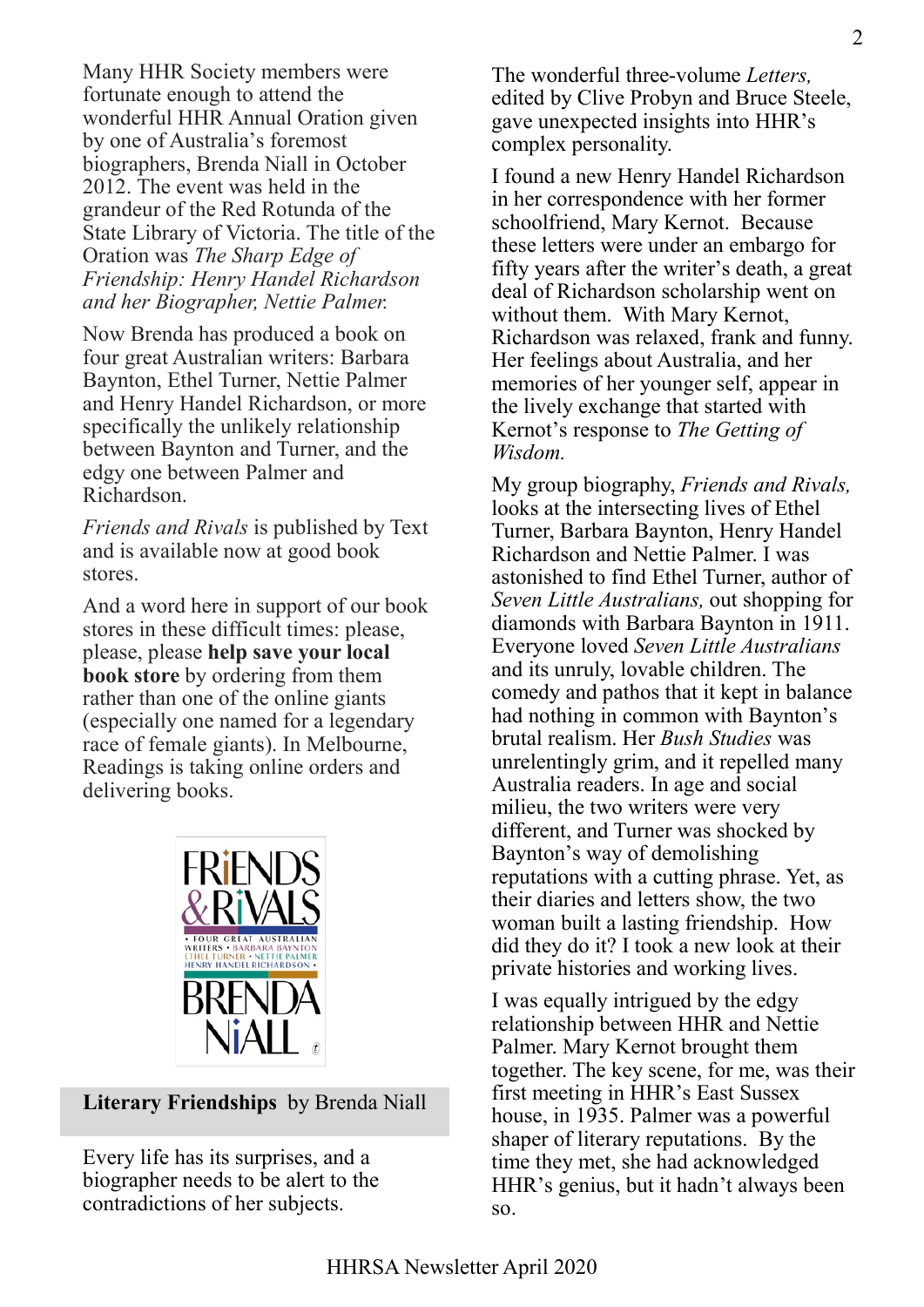She had ignored HHR's first three books and had been tepid about the fourth. The turning point was *Ultima Thule.* Palmer and HHR had much in common. But for various reasons that emerge in the HHR-Kernot letters, they were never at ease with one another. The interaction between the two women was fascinating at the human level, and it touched on abiding issues in the coming of age of Australian literature.

#### **HHR in the time of Corona – responses to our writing challenge**

Thanks to the following members who put pen to paper, or fingers to keyboard and took up the challenge of rewriting the opening lines of any of HHR's works in this disturbing time of the coronavirus. The idea was prompted by the article featured in our last mininewsletter, *The first lines of 10 classic novels, rewritten for social distancing.*

## *Maurice Guest***:**

#### **Sebastian and Susan Fink, Leipzig**

*One noon in 2020, a young man stood in front of the new Gewandhaus in Leipzig, and watched the wide, paved square, until then white and silent in the sunshine - the way it would stay for the rest of the day, because nobody else was on the street in those weird days.* 

#### **Graeme Charles**

*One noon in 202---, a young man stood in front of the new Gewandhaus in Leipzig, and was immediately issued with an on-the-spot fine for failing to adhere to the strict social distancing laws that had been introduced by the Government of the day.*

#### **Clive Probyn**

*One noon in 189-, a young man stood in front of the new Gewandhaus in Leipzig and decided to avoid all nonessential travel.*

#### **Alison Street**

*One noon in 2021, a young man exercised alone in front of the new Gerwandhaus in Leipzig, and watched the neglected, grass-laid square, until then white and silent in the sunshine, grow dark and silent as mandated*

#### **Bronwyn Minifie**

*One noon in 20- a young man stood in from of the Gewandhaus in Leipzig, and watched the neat, grass-laid square, white and silent in the sunshine. He was waiting for the people to come from the rehearsal. But no-one came. The rehearsal had been cancelled. Everything had been cancelled.*

# *The Getting of Wisdom*

#### **Di Parsons:**

*The four children were conferencing online.*

#### **Ava Hubble:**

*The four children were lying on the grass, self-isolating, three metres apart. They really couldn't hear the fairy story Laura wanted to tell them. Meanwhile, she wasn't paying close attention to her non-listeners. She was worried. She was due to leave for boarding school the next day, but she had the nagging fear that the place would be shut down by the virus crisis. The children cried out. They were suddenly distracted by parakeets that flew up and away over the garden. Then one, by one, in the enveloping warmth of a glorious day, they fell asleep.*

*Let's leave them now. Let's not wake and distress them. Let's not tell them, for instance, about the cruise ships, sailing away, never to return. We can see them, those majestic white liners, as we take our permitted exercise.*

*'Good riddance!' someone shrieks.*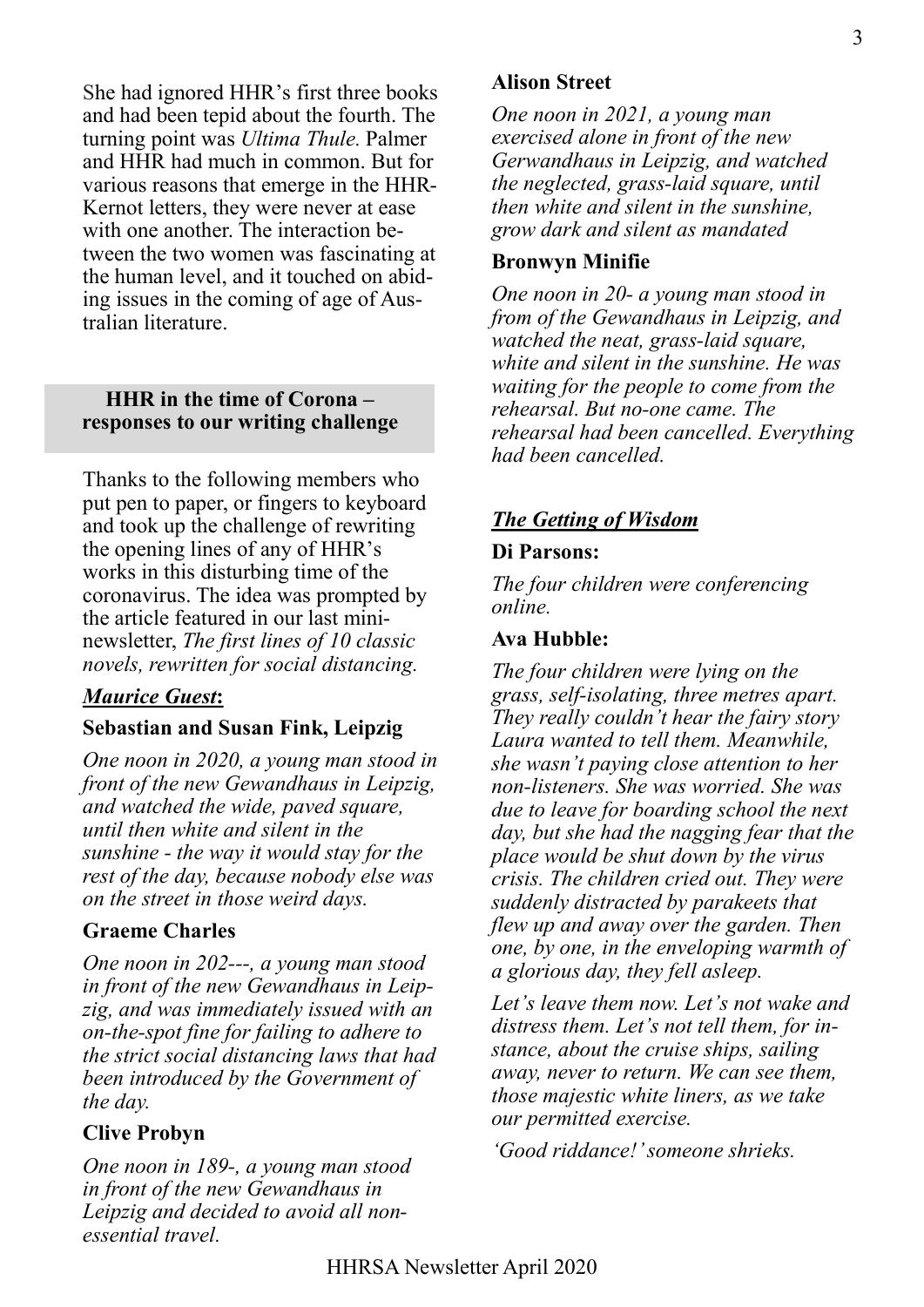# *The Getting of Wisdom*

## **Clive Probyn:**

*The four children were lying on the grass less than 1.5 metres apart.* 

# **Dot Charles:**

*The four children were lying on the grass. They were confined to their own backyard due to the widespread and deadly Covid-19 virus. However, this only served to stimulate imaginative games, such as the one they were embarked on now-- telling stories about the cloud shapes floating by.*

# *The Fortunes of Richard Mahony*

# *Australia Felix: Proem*

## **Bronwyn Minifie:**

*At the head of a shaft on the Gravel Pits a man had fallen forward onto his face, his mouth pressed into the mud. He had been at work in the shaft, recklessly ignoring the feverish pain that had been gathering in his limbs since morning. Now he lay there, struggling to breath, as the mates who had hauled him to the surface, ran from him, knowing the terrible risk they would be taking if they touched him.*

# **Elizabeth Webby:**

*In a luxury hotel in Sydney, a man had been buried alive. Returning too late from overseas, he had been taken into quarantine under police guard. Now he faced four weeks of boredom, with tasteless meals delivered to his door in paper bags, and no exit.*

# **Garry Spry:**

*"Most men lead lives of quiet desperation" (to paraphrase the melancholy aphorism of an early American author) is a line which best perhaps defines the pain of uncomprehending and struggling men and women, especially in the aftermath of human disaster.* 

*Such is the fate of most in the mass of humanity which flocked to the Australian goldfields from all corners of the world, hoping to strike it rich, many optimistically seeking excitement and relief from their otherwise suffocating struggles.*

# *Australia Felix,* **Part 1, Chapter 1**. **Delia Bradshaw:**

*On the deserted streets of Melbourne, a solitary figure stood out amongst the shuttered shops. Some saw a harbinger of doom.*

# *The Way Home*

## **Alison Street:**

*When having braved the crowded sealanes of the South Pacific and rounded the Heads; having lain becalmed in Sydney Harbour, bartered passengers for supplies, and snatched a glimpse of the confused workings of government: when the homeward bound vessel is come level with those of the Navy escort and begins to skirt the Bay, those aboard her get the impression of the community's relief, as they sail to home waters.*

# *Ultima Thule*

## **Brigid Magner:**

*'When, for the third time in his life, Richard Mahony set foot in Australia, it was to find that the fortune with which that country a few years back had so airily invested him, no longer existed due to a global pandemic.'*

## **Alison Street:**

*When, returning from Hawaii, Scott Morrison set foot in Canberra, it was to find that the fortune with which that country a few months back had so airily invested him, no longer existed.*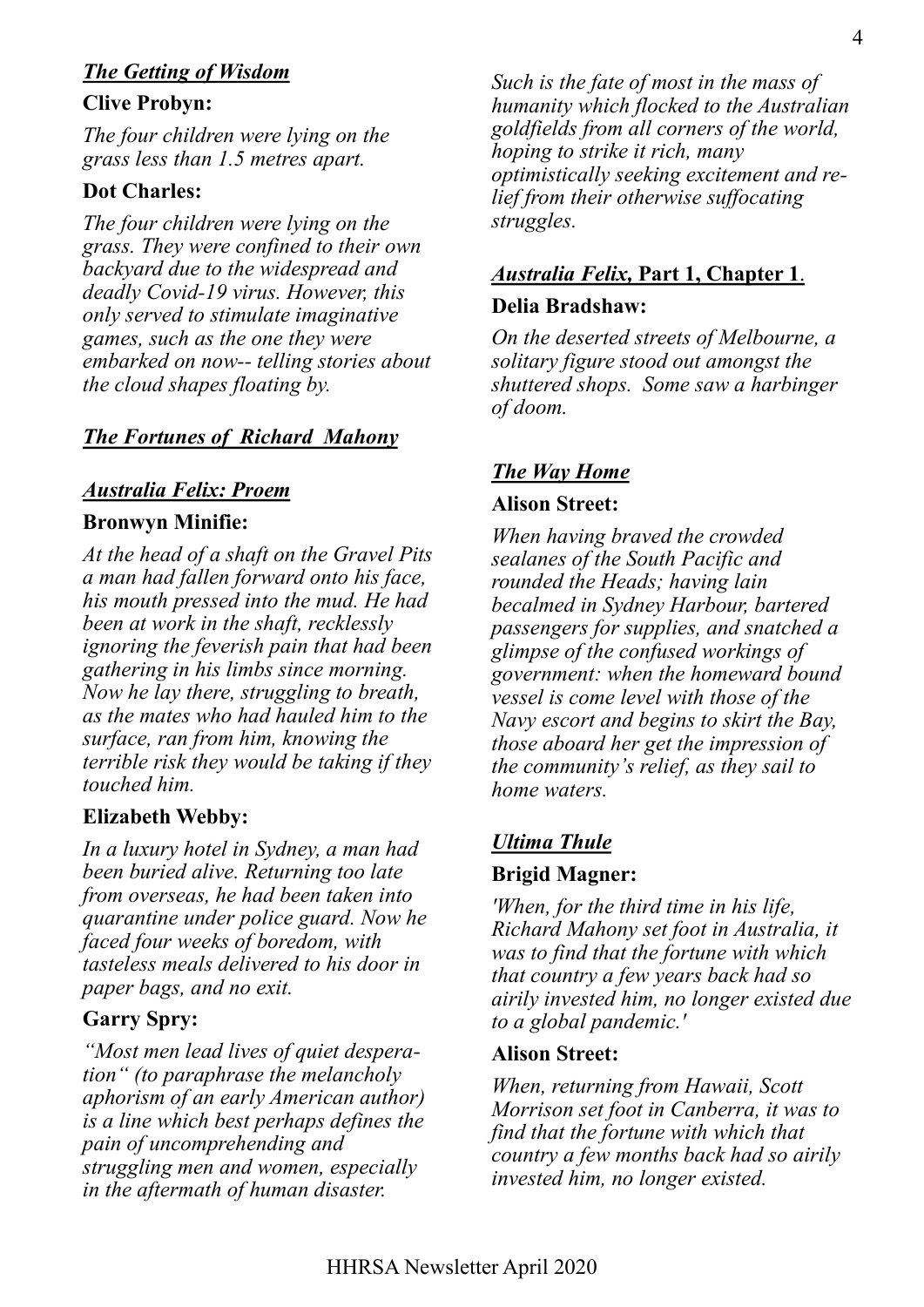# *Ultima Thule*

#### **Ric Pawsey:**

*When for the third time, Richard Mahony set foot in Australia, it was to find that the fortune with which that country some six years back had so airily invested him no longer existed. A conservative government was rushing to social innovation as an enemy bearing neither money nor guns assailed the nation.*

## *The Young Cosima*

## **Bronwyn Minifie:**

*One late March evening at the beginning of the second decade of the century, two men stepped out of a modest hotel in the centre of Berlin, and began to walk together side by side, but separated by two arm lengths, unable to link arms as was their usual way. The two men, who met after a separation, relished the quiet: for they had come out to talk and the distance between them would have made talking impossible if the city had been throbbing with its usual noise. Their pace changed from one minute to the next: now they pushed forward, now lingered on their steps, or even stopped short, the better to emphasise what was said. But always aware of the space between them, and the lurking danger that made this distance necessary.*

# *The End of a Childhood:*

## **Graeme Charles:**

*Twelve months almost to a day after her husband's death, the coronavirus threat had finally abated, and Mary Mahony was able to invite her many friends to attend a proper memorial service for him.*

## **And some extras from Clive Probyn:**

## *Gulliver's Travels*

*My father had a small Estate in Nottinghamshire now occupied by dogwalkers and mobile homes.*

## *Northanger Abbey*

*No one who had ever seen Catherine Morland in her infancy would have supposed her born to be the captain of a cruise liner.*

#### **A Virtual Walk around HHR's Chiltern**

Thanks to the wonderful work of Brigid Magner our first HHR walking tour app is now available, and what better time. You may not be able to walk around the actual streets of Chiltern but you can do it from the comfort of your living room.

As the introduction says: *This tour takes you around seven sites associated with the famous expatriate Australian author Henry Handel Richardson, located in the gold rush town of Chiltern in Victoria, Australia.*

The first of the seven 'sites' is an introduction, followed by Chiltern railway station, Lake View house, The Flour Mill, Lake Anderson, Chiltern Athenaeum, the Star Hotel and the Star Theatre. At each site you can see relevant photos, and read or listen to the dulcet tones of our President, Graeme Charles, giving information about the site, followed by relevant readings from HHR texts delivered by Janey Runci.

## *To Access this Tour:*

Apple App Store: [https://](https://aus01.safelinks.protection.outlook.com/?url=https%3A%2F%2Fitunes.apple.com%2Fus%2Fapp%2Fhenry-handel-richardson-tours%2Fid1504566412%3Fmt%3D8&data=02%7C01%7C%7Ca26bcfc5ac104963b8f208d7dc2df68f%7Cd1323671cdbe4417b4d4bdb24b51316b%7C0%7C0%7C6372199622857) [itunes.apple.com/us/app/henry](https://aus01.safelinks.protection.outlook.com/?url=https%3A%2F%2Fitunes.apple.com%2Fus%2Fapp%2Fhenry-handel-richardson-tours%2Fid1504566412%3Fmt%3D8&data=02%7C01%7C%7Ca26bcfc5ac104963b8f208d7dc2df68f%7Cd1323671cdbe4417b4d4bdb24b51316b%7C0%7C0%7C6372199622857)-handelrichardson-[tours/id1504566412?mt=8](https://aus01.safelinks.protection.outlook.com/?url=https%3A%2F%2Fitunes.apple.com%2Fus%2Fapp%2Fhenry-handel-richardson-tours%2Fid1504566412%3Fmt%3D8&data=02%7C01%7C%7Ca26bcfc5ac104963b8f208d7dc2df68f%7Cd1323671cdbe4417b4d4bdb24b51316b%7C0%7C0%7C6372199622857)

Google Play Store: [https://](https://aus01.safelinks.protection.outlook.com/?url=https%3A%2F%2Fplay.google.com%2Fstore%2Fapps%2Fdetails%3Fid%3Dcom.mytoursapp.android.app2041&data=02%7C01%7C%7Ca26bcfc5ac104963b8f208d7dc2df68f%7Cd1323671cdbe4417b4d4bdb24b51316b%7C0%7C0%7C637219962285728772) [play.google.com/store/apps/details?](https://aus01.safelinks.protection.outlook.com/?url=https%3A%2F%2Fplay.google.com%2Fstore%2Fapps%2Fdetails%3Fid%3Dcom.mytoursapp.android.app2041&data=02%7C01%7C%7Ca26bcfc5ac104963b8f208d7dc2df68f%7Cd1323671cdbe4417b4d4bdb24b51316b%7C0%7C0%7C637219962285728772) [id=com.mytoursapp.android.app2041](https://aus01.safelinks.protection.outlook.com/?url=https%3A%2F%2Fplay.google.com%2Fstore%2Fapps%2Fdetails%3Fid%3Dcom.mytoursapp.android.app2041&data=02%7C01%7C%7Ca26bcfc5ac104963b8f208d7dc2df68f%7Cd1323671cdbe4417b4d4bdb24b51316b%7C0%7C0%7C637219962285728772)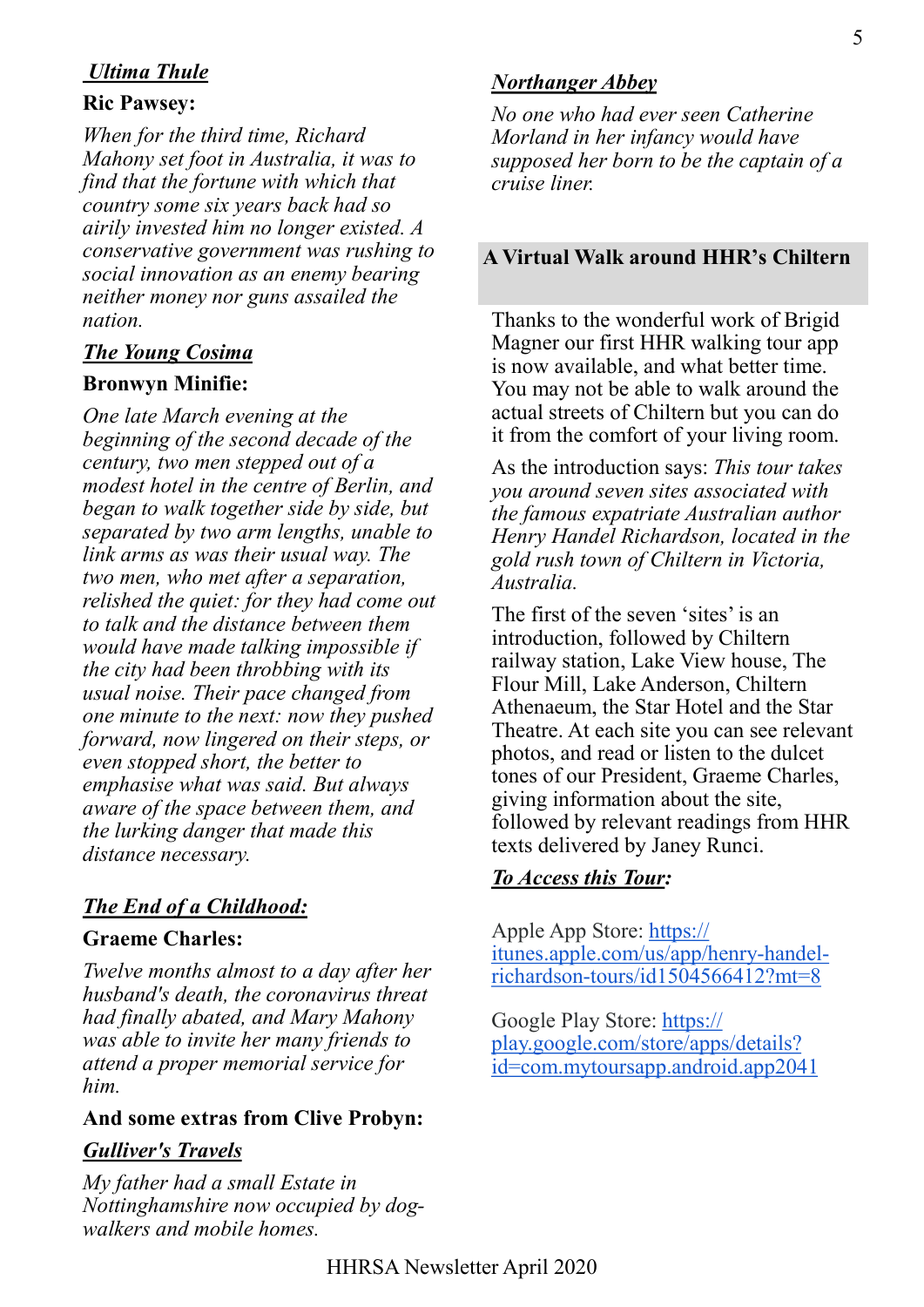# **HHR trip 2019 - Instalment 3 - England and Wales**

# **Four HHR sites**

Our journey to HHR's England and Wales took us to four sites:

- London: HHR's home from 1903- 1934
- Lyme Regis: HHR's 'other' home from 1915-1934
- Hastings: HHR's home from 1934 until her death in 1946
- LLanfairfechan: burial place of HHR's sister, Lil

For this edition of the newsletter Graeme Charles has written an account of our time in LLanfairfecahan and I will give an account of our time in London. Our time in Hastings and Lyme Regis will be covered in the next newsletter.

#### **Wales - Finding Lil's Grave – The Four Richardsons Laid to Rest by** Graeme Charles

On September 28, 2019, I, along with four fellow HHR Society companions, found myself standing in pouring rain looking at a plot of unmarked ground in Rhandir Hedd cemetery, Llanfairfechan, North Wales. Somewhere below the surface of that lush grassed plot were the remains of HHR's only sibling, Ada Lilian Neill (Neustatter, nee Richardson). She died in April 1944 whilst being cared for in nearby Bryn Y Neuadd Mental Asylum, after suffering some sort of nervous breakdown, and was buried on May

3.





*One of the few remaining old buildings at the Mental Asylum, and entrance to the Asylum*

Previously, Lil and her husband, A.S. Neill, founded and ran the progressive school, Summerhill in various locations before finding a permanent home in Leiston, Suffolk in 1936. The school was forced to moved to Blaenau Ffestiniog in North Wales during World War 2 because of the threat posed by German bombs back in Suffolk. During that time Lil's marriage to the much younger Neill virtually disintegrated.



*Lil and Neill at Summerhill in Suffolk*

I had previously visited Blaenau Ffestiniog (formerly a slate-mining community), long before I had any knowledge of Lilian Richardson, and found it to be one of the bleakest places I had ever been in. It might have had something to do with the overall picture the town presented on that occasion. Grey stone buildings everywhere, surrounded by grey hills with torrents of rain pouring down on them, and, if my memory is correct, very little vegetation to soften the effect.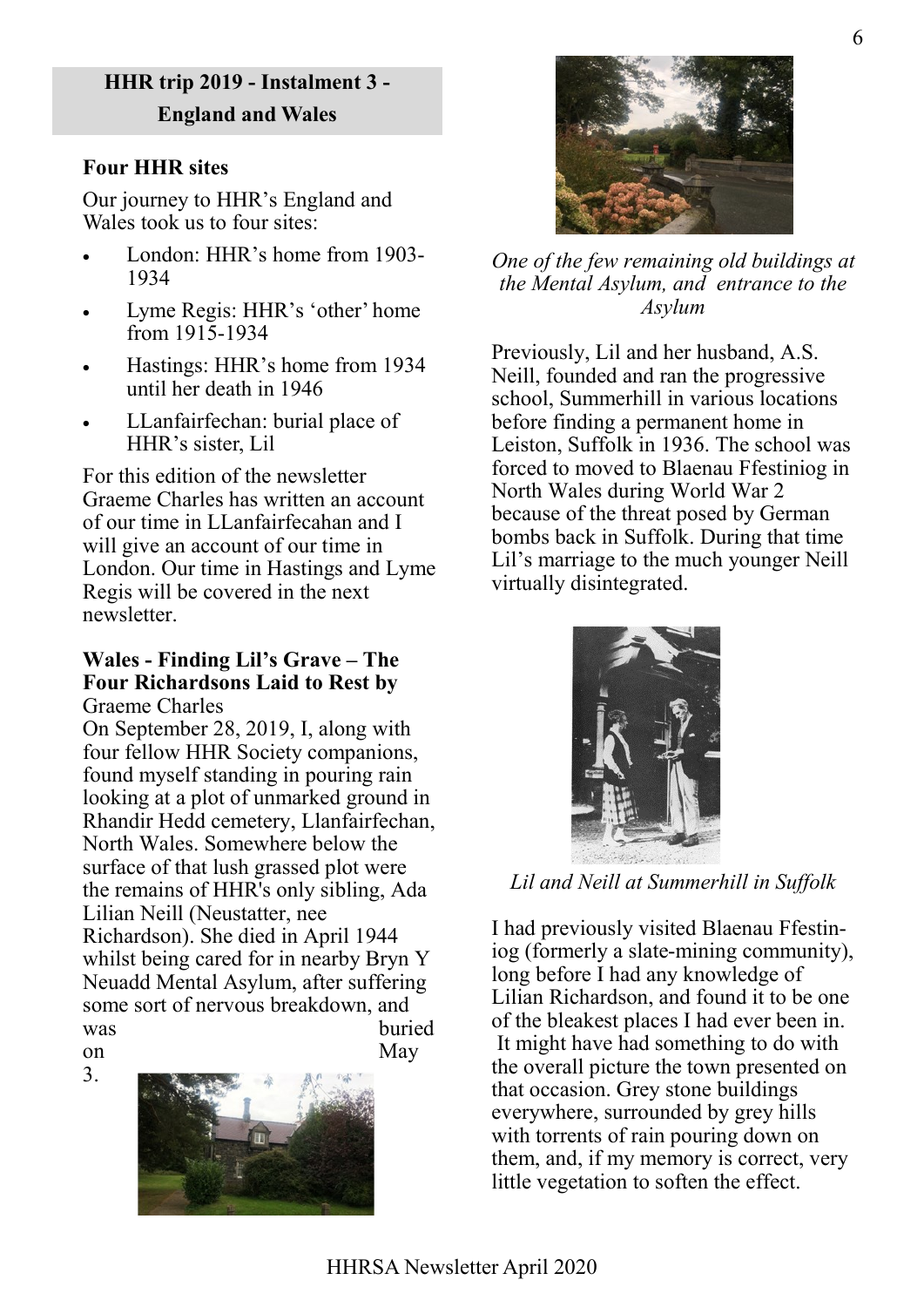Llanfairfechan and its surrounding region in northern Wales, which we really enjoyed visiting, was unfortunately on the day, courtesy of very heavy rain, doing its best to replicate my memory of Blaenau Ffestiniog. Our visit to the grave site had been greatly helped by Andy Clayton who has the care of all Conwy County cemeteries within his remit. Andy had initially identified the unmarked grave site for us and on the day met us at the cemetery. I was particularly pleased to be finally at Lil's burial place, because I have been more than a little interested in her since first becoming aware of her existence in 2006 when I read an HHR biography for the first time.

At that time I wrote a short piece "The Other Richardson Girl" which can be found on our website. I began to wonder where she had been buried, and no one I spoke to about it seemed to be exactly sure. In fact it took me quite some time before I finally discovered the details of her burial place.



*Graeme Charles and Andy Clayton at Lil's grave*

But finally I was standing at it, in pouring rain, with my fellow-travellers and Andy Clayton, and I was pleased that for me the circle was complete. I have now visited the lonely graves of Walter, Mary and Lil and gazed out to sea off Hastings where HHR's ashes were scattered. Job done.



*Graeme Charles, Maureen McCarthy, Janey Runci, Dot Charles, Helen Macrae*



In a further development Andy Clayton has installed a more substantial cross with a plaque. He is gathering material to write a booklet about 'personalities' buried in this cemetery and was very glad to receive material from the HHR Society.

**Burial Sites of the Richardson Family Walter Richardson**, HHR's father – buried Koroit, South-western Victoria, Australia in 1879



*Graeme Charles at Walter Richardson's grave*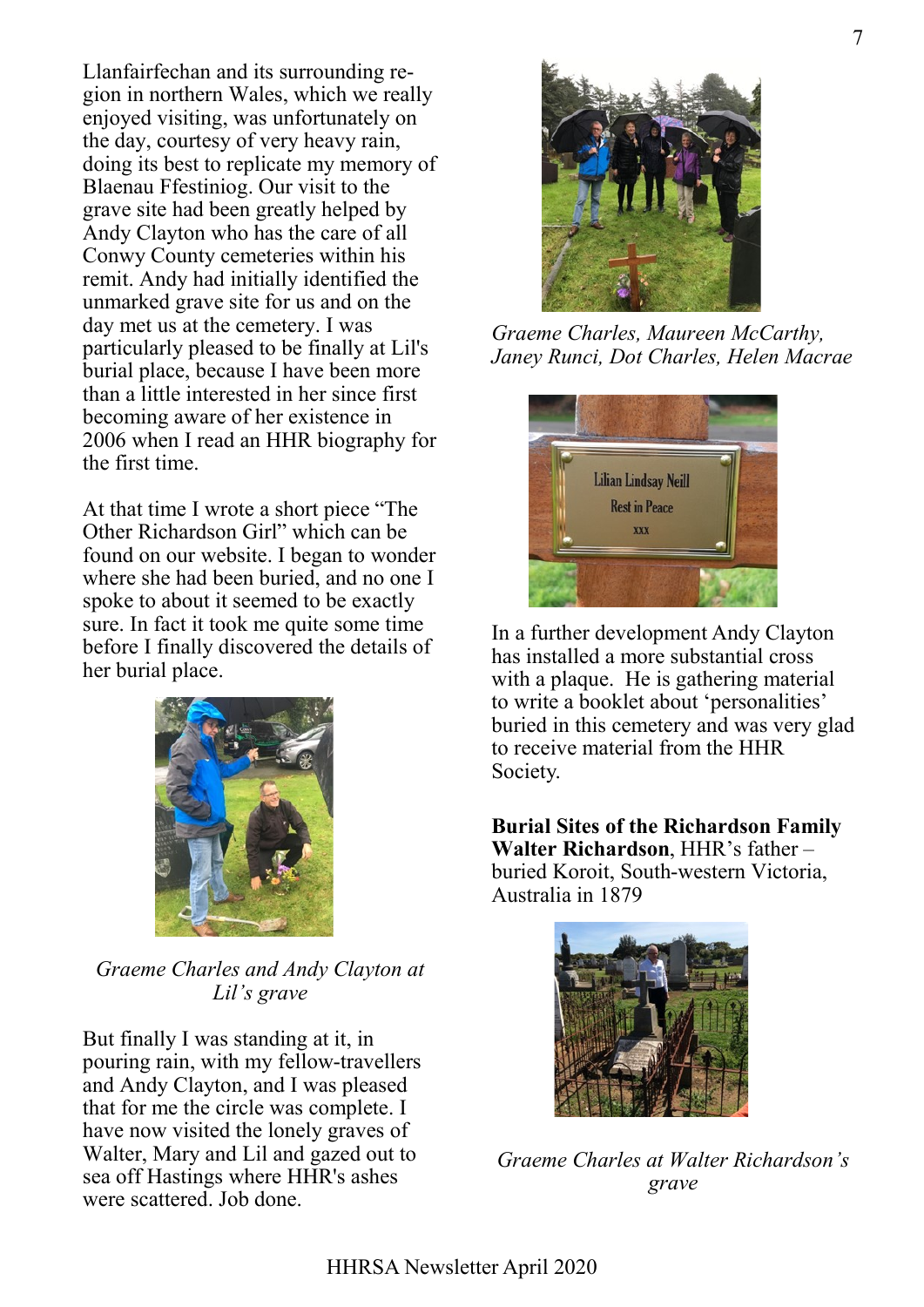

*Close-up of Walter Richardson's grave*

**Mary Richardson**, HHR's mother – buried Munich, Bavaria, Germany in 1896



*Dot Charles lays flowers at Mary's unmarked grave*

**Ada Lilian Richardson** (HHR's sister and known as Lil) – buried Llanfairfechan, North Wales in 1944



*Lil's grave in Llanfairfechan*

**Ethel Florence (Henry Handel) Richardson** – ashes scattered at sea off Hastings, Sussex, England in 1946



*View to sea near Hastings*

#### **London – when a man is tired of London he is tired of life**

Our time in London was short and I am not sorry to say that we were very easily distracted by the likes of such places as the Tate Gallery, The Victoria and Albert Museum, the Emery Walker Museum, the Temple, the Portrait Gallery, St Paul's Cathedral, and, for some members the highlight of London – Dr Johnson's house. As well there were the distractions of the Brexit campaign. As Johnson himself said: *When a man is tired of London, he is tired of life, for there is in London all that life can afford* .

However we had dutifully made note of HHR's various homes in London before we came there.

1903 – occupied lodgings at 18 Willow Road, Hampstead.

1904 – lived in newly built house at 5 Lyons Road, Harrow-on-the-Hill.

1910 – moved to 90 Regent's Park Road We managed to see just one of these three places, 90 Regents Park Road, or at least the place where it had been, now a block of ugly brown brick flats.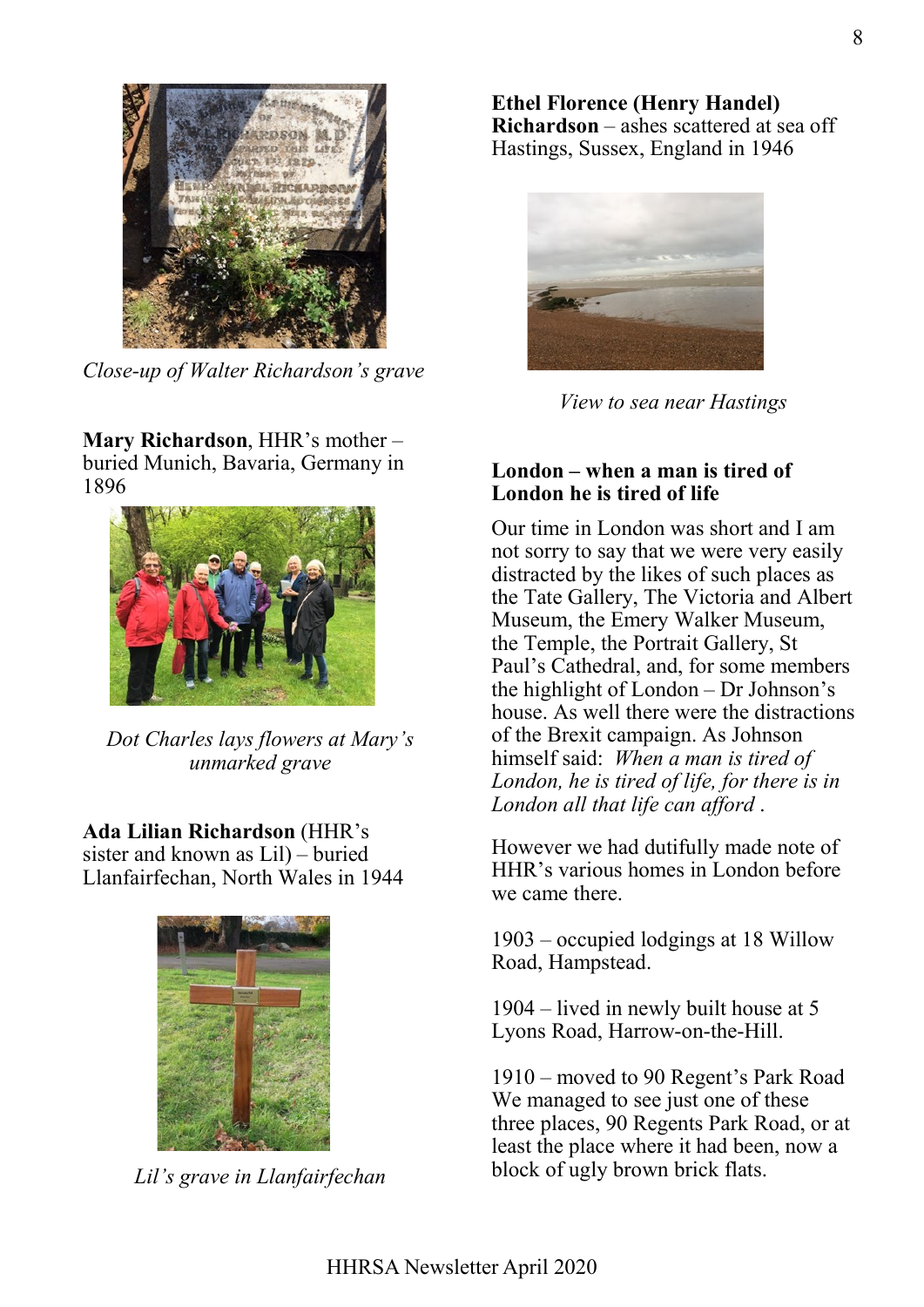

*90 Regents Park Road on the right*

The HHR highlight of our time in London was meeting up with our members, Roger and Lesley Buckley who had come down from Cambridge and arranged a dinner for us in the Belgravia area on our first night. They met up with us again in Leipzig a couple of weeks later and joined us for the various events.



*Helen Macrae, Dot Charles, Lesley Buckley. Graeme Charles and Roger Buckley*

Roger and Lesley are both keen members of the Delius Society and Roger wrote an article for a previous HHR newsletter (April 2018) – 'Leipzig, then and now'. For this current newsletter Roger has written a fascinating piece about Edouard Schilsky - a contemporary of Delius and the possible model for HHR's character, Schilsky in *Maurice Guest.*

Henry Handel Richardson and the composer Fritz (later Frederick) Delius probably never met, but they had something important in common: in the 1880s they both studied music at the Leipzig Conservatorium. Both also knew a man named Edouard Schilsky.



*The Old Conservatorium of Music in Leipzig, 1886*

HHR met Schilsky in 1896, not in Leipzig but in Munich, when she and her new husband George Robertson were living in an adjacent flat on Thorwaldsenstrasse.1.

Delius had met Schilsky ten years earlier, on the day in October 1886 when they were both admitted to the Conservatorium; their hand-written entries are just one apart in the admissions register.



*Part of the Leipzig Conservatorium admissions register for 7th October 1886.*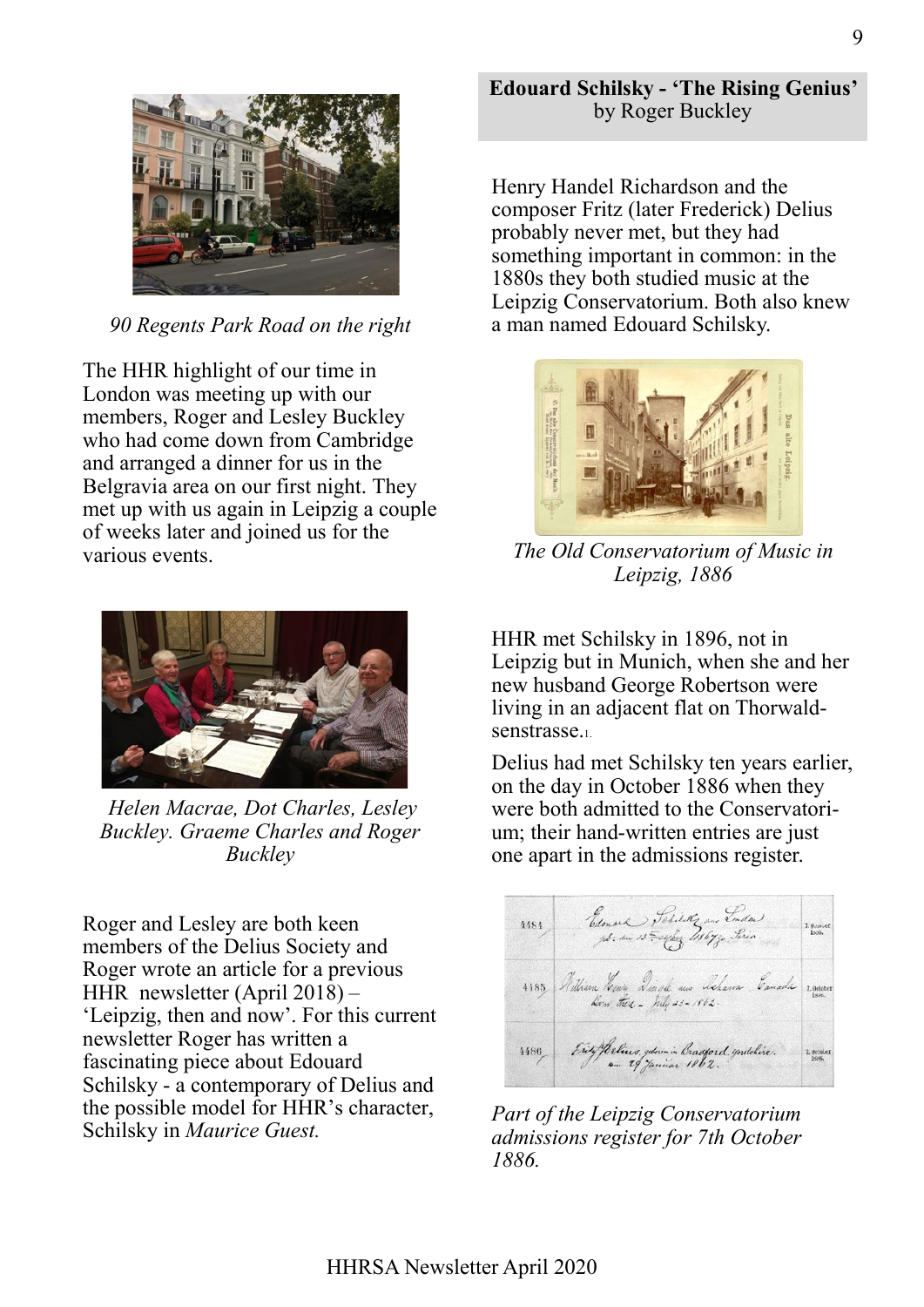Years later, recalling his time in Leipzig at the request of his young friend and future biographer Philip Heseltine, Delius remembered that Schilsky had been 'regarded everywhere as the rising genius'.2. We have no record of any further contact between the two musicians, and while Delius went on to become a composer of renown, first in Germany, later in England and then in the rest of the world, Schilsky, 'the rising genius', seems to have vanished without trace.

Schilsky left the Conservatorium on 15th July 1887, much less than a year after he registered there, and without a qualification. His certificate of admission reveals that before registration he had had just six months of piano tuition in London, after which he elected to continue to study alone: a brave decision for a 19-year-old. His final report carried favourable or noncommittal comments from all of his supervisors, with the exception of a truly excruciating one from his piano professor, Willy Rehberg:

'Since Mr. Schilsky is extremely talented, it is all the more regrettable that he did not want to undergo serious, necessary studies in piano playing and he has always shown a strange, incredible aversion to this instrument, which is so important for a composer. In the beginning he worked hard and with perseverance, even if he had always loathed scales and studies. Lately he even played, quite nicely, the D minor concerto by Mozart, but only a few *tutti* (!) passages interested him. Since Mr. Schilsky recognised that I did not involve myself in his quirks and did not approve of his taste for anything eccentric or abstruse, of late he preferred, under some pretext, not to attend.'

Rehberg's irritation with the hubris of his highly talented but reckless student shines clearly through his diatribe.

It seems possible that Rehberg's condemnation resulted in the termination of Schilsky's musical education in Leipzig; no student whose attendance amounted to less than a year was recognized by the Conservatorium.3. Prof. Stefan Welz suggests: 'It seems to me that the devastating Rehberg judgement on Schilsky might be based on an incident at the Conservatorium, or on Schilsky's behaviour in public. Perhaps the on-going battle at this institution between the traditionalists and the modernists (the latter being in favour of Liszt and Wagner) could be the background to all this.'4.

A little browsing through the on-line archives produces the information that the parents of Edouard (also known as Edward) Schilsky were Prussian-born Joseph Hendrik Schilsky (1811-1893), and French-born Clara, née Bloch (1826- ?), both naturalized British subjects. He was to have three brothers and six sisters. His brother Charles (1868-1931) became Professor of Violin at the Elder Conservatorium in Adelaide, South Australia, and is remembered as the person who recognised the talent of pianist Eileen Joyce and did much to further her career.

The 1939 England and Wales Register shows Edward living at Barn House, Alton, Hampshire, where he is described as married and a 'Musical Composer'. With him at that address was Adolphine Sophie Schilsky (1902-1984), also listed as married, whose relationship to Edward is not specified. If she was Edward's wife, she was 35 years his junior. We have no other information on Edward's marital status, or whether he had children.

Edward died in 1945 at the age of 78.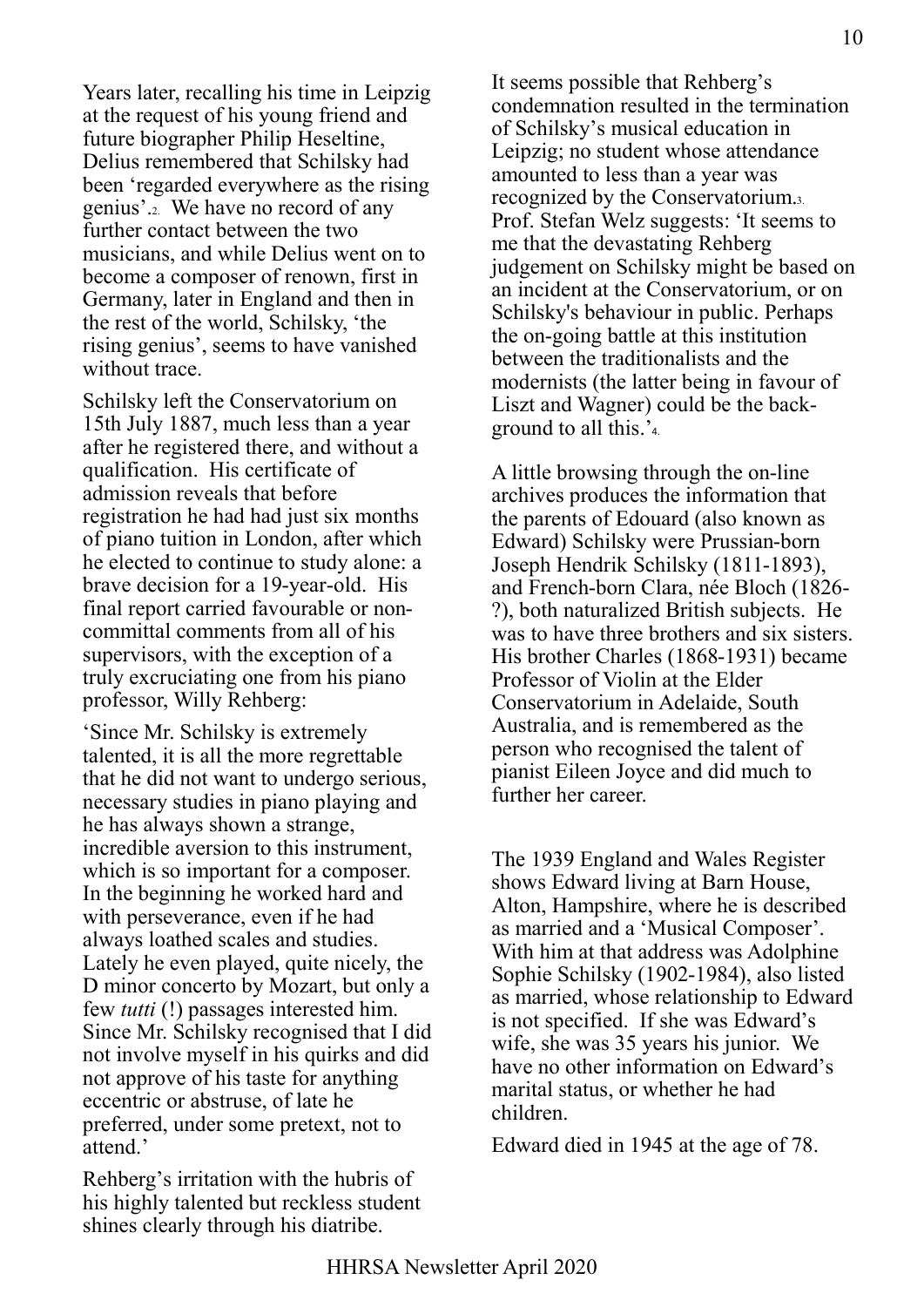As to Schilsky's description as a 'Musical Composer', we know that a number of his compositions were published, for example two sets of *Klavierstücke*, both advertised in the November 1889 catalogue of Albert Henry Payne (1812-1902), an English engraver and music publisher whose business was located in Leipzig.

The name Schilsky (but Eugen, not Edouard) features largely in HHR's grand romantic novel *Maurice Guest*, set in late nineteenth century Leipzig with the Conservatorium at its heart. HHR's first novel, published by Heinemann in 1908, 'traces the doomed passion of [an English] musical student, Maurice Guest, for a young *femme fatale*, the enigmatic Australian Louise Dufrayer, who is herself besmitten with the musical genius of their entourage, Schilsky.'5. Aside from its quality as a work of literature, the book is particularly fascinating for those keen to learn about the musical and interpersonal lives of Conservatorium students in the late 1880s, Fritz Delius included, though doubt has occasionally been cast on its authenticity.

HHR was a student at the Leipzig Conservatorium from 1888, the year in which Delius left the city; there was no overlap between the two. Nevertheless it seemed possible that 'the rising genius' of Delius's time could have been the model for HHR's Schilsky. The answer to this question turns out to be, truly, both 'yes' and 'no'. In the scholarly annotated edition of *Maurice Guest*, in which all the substantial cuts insisted on by the original publisher have been restored, a note on the text includes all that we could wish to know on the subject, in the form of an August 1929 letter from HHR to her friend Mary Kernot:

'For your ear alone, I will tell you of what & whom the latter [i.e. Schilsky] was made. '

'When I first married, & we lived a Bohemian existence on a fourth floor in Munich, in one of the better, front flats lived a composer named Edouard Schilsky – I used to watch with interest packets coming to him by post, which I imagined to be returned scores. – I mean returned by publishers. He was a dark scraggy little man, living I'm sure with a girl he wasn't married to, & his personal appearance has nothing to do with the S[chilsky] of 'M[aurice] G[uest]'. But I liked his name and chose it. Secondly, in Leipzig when I was there, there was an auburn-haired German violinist [Felix Berber] (who had an affair with an English girl) who did great things, and is one of the best known German fiddlers of today. Thirdly, Schilsky's *personal appearance* was borrowed from Richard Strauss, the composer & conductor, of whom at this time I thought the world. And that's the whole truth. You see how absurd it is to try to pin S. down as a portrait of any one person.'7.

Despite HHR's somewhat disparaging description of the Edouard Schilsky she knew in Munich, it seems more than likely that he was actually the self-same 'rising genius' and exact Leipzig contemporary that Delius knew. Rise he did, but like Icarus too close to the sun, and nemesis followed his brief trajectory.

#### **Roger Buckley**

*It is a pleasure to acknowledge the invaluable assistance of the following during the preparation of this article:*

*Ingrid Jach (Archivist, University of Music and Theatre, Leipzig, formerly the Royal Conservatorium of Music, Leipzig)*

*Hans Peter Dieterling (long-standing member of The Delius Society)*

*Prof. Dr. Stefan Welz (Professor of Linguistics and Literature, University of Leipzig)*